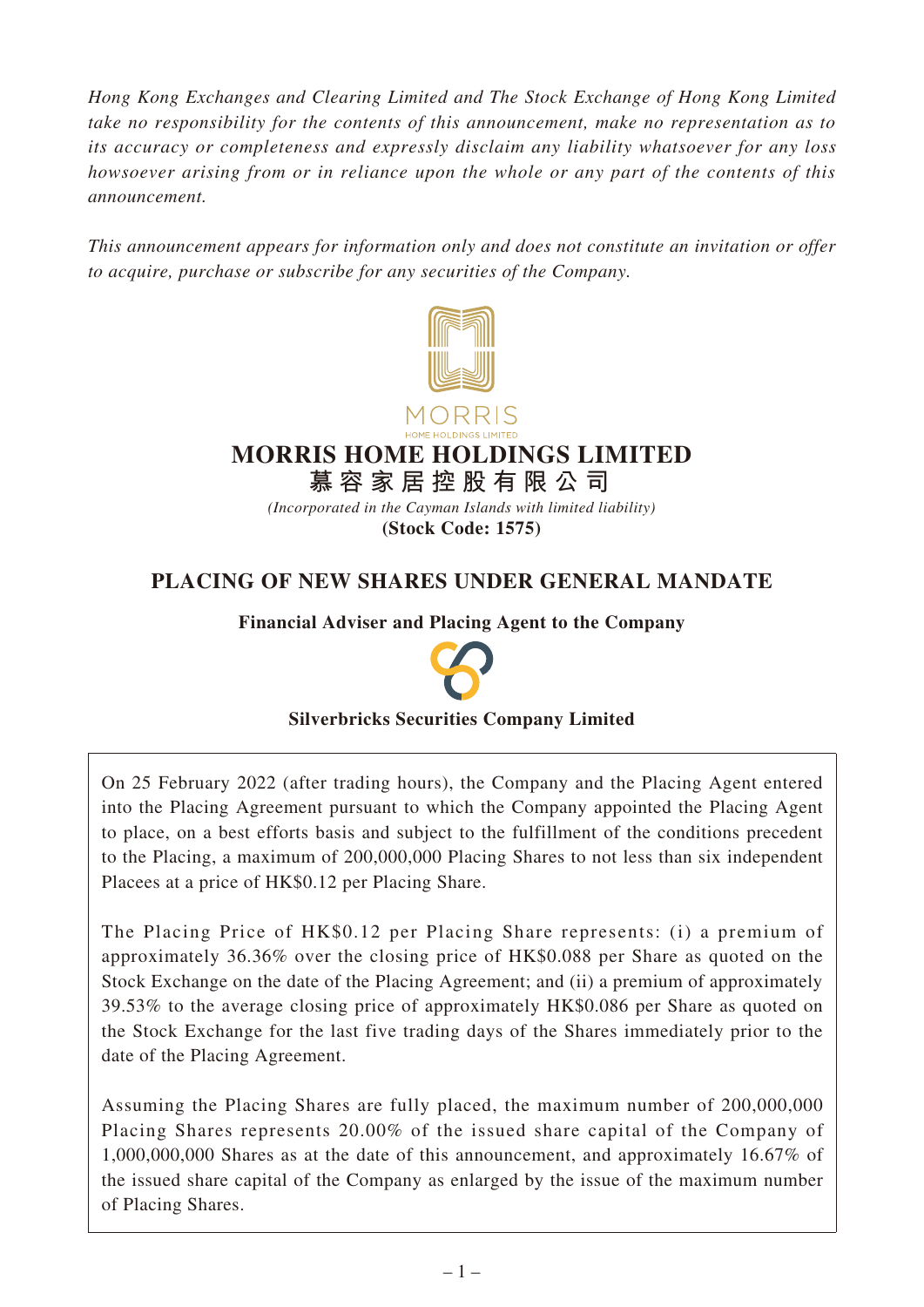Assuming the Placing Shares are fully placed, the gross and net proceeds from the Placing will be approximately HK\$24 million and HK\$23.71 million, respectively. The Company intends to use such net proceeds to repay debts and replenish the working capital of the Group.

The Placing is not subject to the Shareholders' approval as the Placing Shares will be issued pursuant to the General Mandate.

**Shareholders and potential investors of the Shares should note that the Placing is subject to the fulfillment of the conditions precedent to completion of the Placing and may or may not proceed. Shareholders and potential investors are advised to exercise caution when dealing in the Shares.**

## **THE PLACING**

On 25 February 2022 (after trading hours), the Company and the Placing Agent entered into the Placing Agreement, the principal terms of which are summarized below:

#### **Date**

25 February 2022 (after trading hours)

## **Parties**

(a) the Company; and

(b) the Placing Agent

To the best of the Directors' knowledge, information and belief and having made all reasonable enquiries, each of the Placing Agent and its ultimate beneficial owners is a third party independent of and not connected with the Company and its connected persons.

#### **Placees**

It is intended that the Placing Shares will be placed to not less than six Placees who and whose ultimate beneficial owners are third party(ies) independent of the directors, chief executive or substantial shareholders of the Company or any of its subsidiaries or any of their respective associates. It is expected that none of the Placees nor their associates will become a substantial shareholder of the Company as a result of the Placing.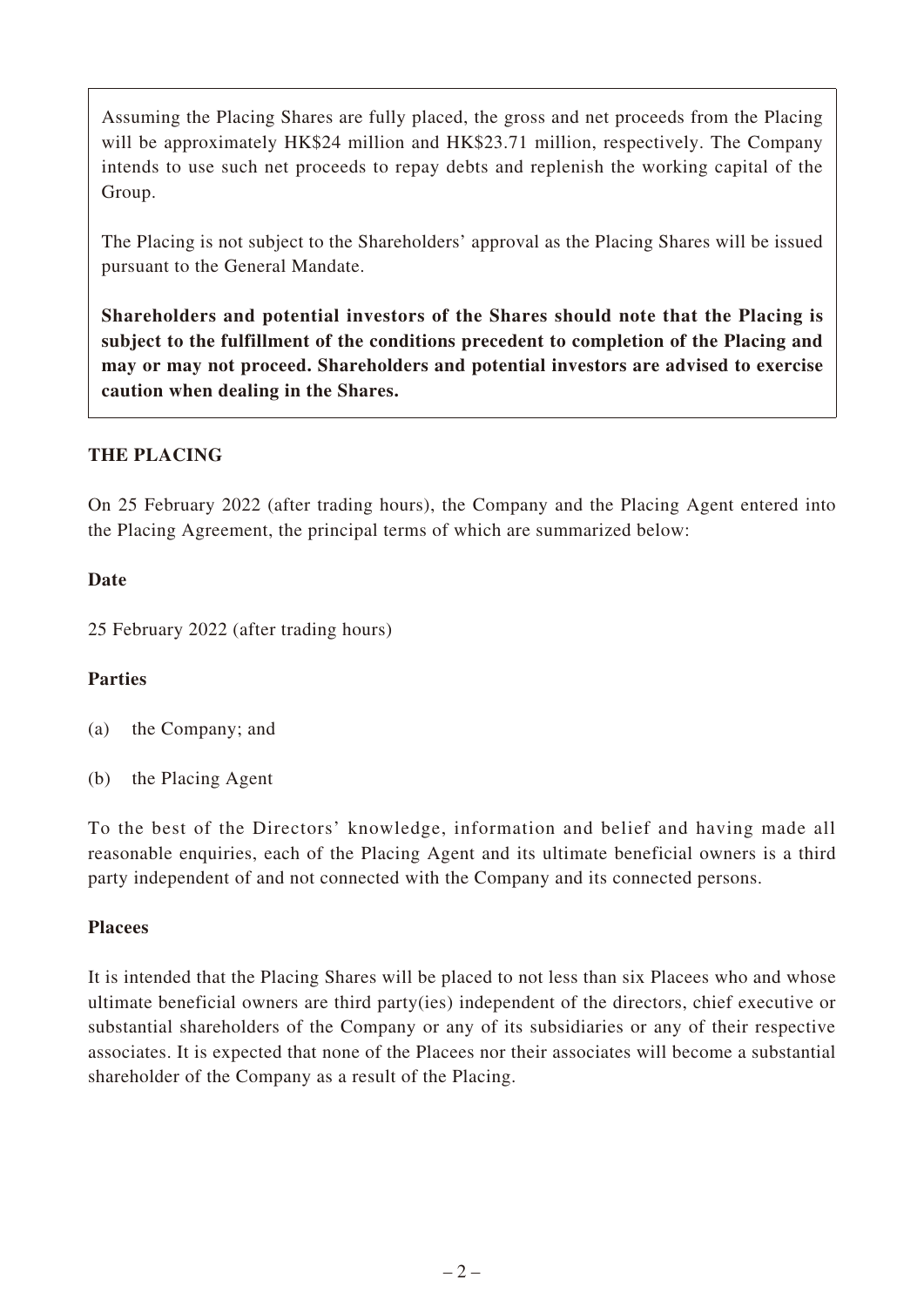#### **Number of Placing Shares**

The Company appointed the Placing Agent to place, on a best efforts basis and subject to the fulfillment of the conditions precedent to the Placing, a maximum of 200,000,000 Placing Shares. Assuming the Placing Shares are fully placed, the maximum number of 200,000,000 Placing Shares represents 20.00% of the issued share capital of the Company of 1,000,000,000 Shares as at the date of this announcement, and approximately 16.67% of the issued share capital of the Company as enlarged by the issue of the maximum number of Placing Shares. The aggregate nominal value of the maximum number of Placing Shares is US\$200,000.

## **Placing Price**

The Placing Price of HK\$0.12 per Placing Share was agreed after arm's length negotiations between the Company and the Placing Agent, with reference to the recent trading price of the Shares.

The Placing Price of HK\$0.12 per Placing Share represents: (i) a premium of approximately 36.36% over the closing price of HK\$0.088 per Share as quoted on the Stock Exchange on the date of the Placing Agreement; and (ii) a premium of approximately 39.53% to the average closing price of approximately HK\$0.086 per Share as quoted on the Stock Exchange for the last five trading days of the Shares immediately prior to the date of the Placing Agreement.

#### **Placing Commission**

Subject to Completion, the Placing Agent will receive a placing commission of 1% on the gross proceeds of the Placing Shares which are successfully placed by the Placing Agent. The placing commission was determined after arm's length negotiation between the Company and the Placing Agent with reference to the prevailing market rate.

#### **Condition of the Placing**

Completion of the Placing is conditional upon:

- (i) the Listing Committee of the Stock Exchange granting or agreeing to grant listing of and permission to deal in the Placing Shares, either unconditionally or subject to conditions which are acceptable to the Company and the Placing Agent; and
- (ii) no representation, warranty or undertaking under the Placing Agreement having been breached in any material respect by the Company or is otherwise rendered inaccurate, untrue or misleading in any material respect, in each case on or prior to the Completion Date.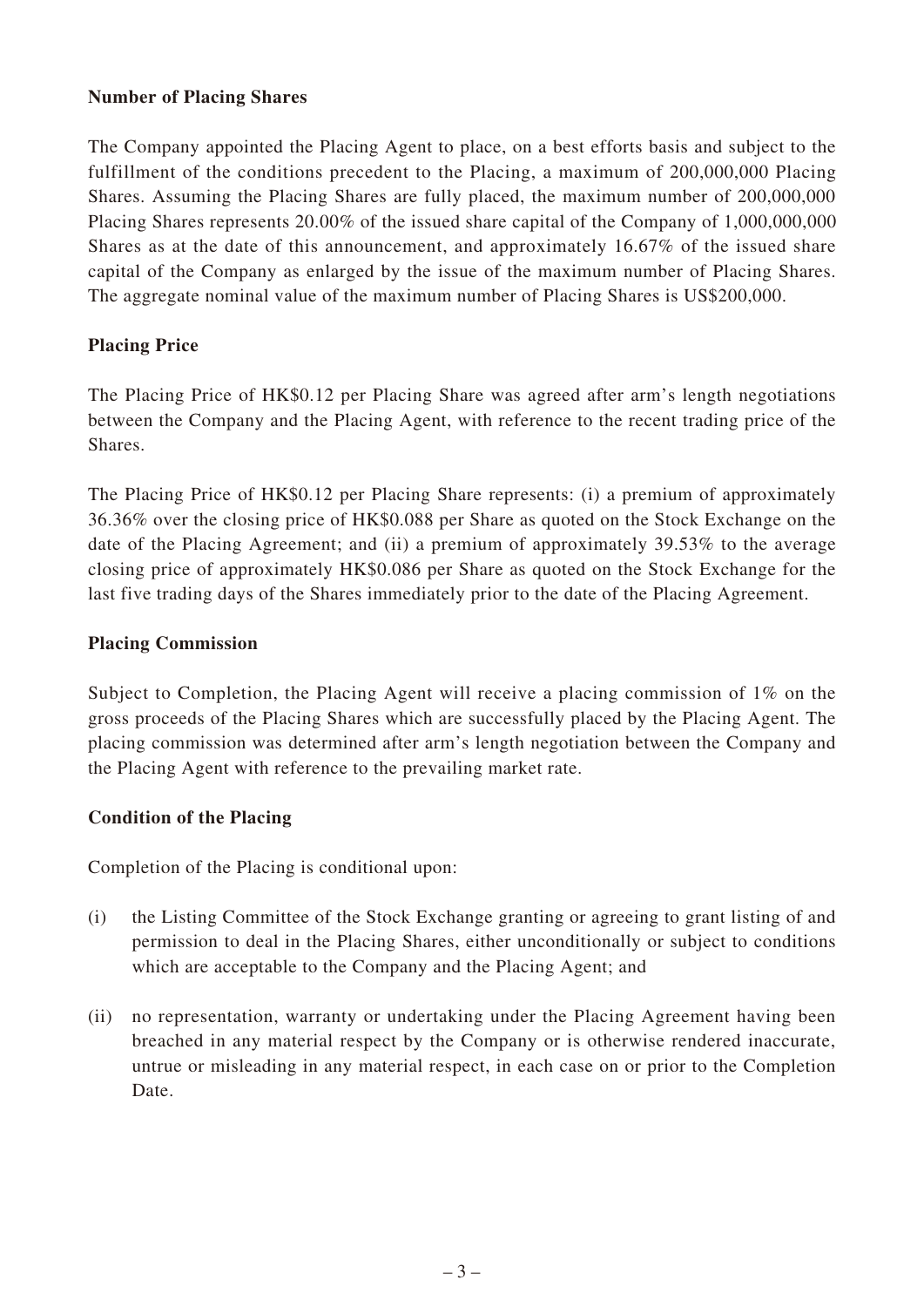If the above conditions are not satisfied on or before 28 March 2022 (or such later date as may be agreed between the Placing Agent and the Company) (the "**Long Stop Date**"), the Placing will lapse and all rights, obligations and liabilities of the Placing Agent and the Company in relation to the Placing shall cease and determine and neither party shall have any claim against the other in respect of the Placing save for any antecedent breach and/or any rights or obligations which may accrue under the Placing Agreement prior to such termination. Condition (i) to the Placing may not be waived by any party to the Placing Agreement.

#### **Completion of the Placing**

Completion of the Placing shall take place not later than four business days after the fulfillment of all the conditions set out in the Placing Agreement (or such other date as the Company and the Placing Agent may agree).

#### **Rescission of the Placing Agreement**

Notwithstanding anything contained in the Placing Agreement, if at any time on or prior to 12:00 noon on the Completion Date:

- (i) there shall have been, since the date of the Placing Agreement, such a change in national or national financial, political or economic conditions or taxation or exchange controls as world, in the opinion of the Placing Agent, be likely to prejudice materially the consummation of the Placing; or
- (ii) any material breach of any of the representations and warranties set out in the Placing Agreement comes to the knowledge of the Placing Agent or any event occurs or any matter arises on or after the date of the Placing Agreement and prior to the Completion Date which if it had occurred or arisen before the date of the Placing Agreement would have rendered any of such representations and warranties untrue or incorrect in any material respect or there has been a material breach by the Company of any other provisions of the Placing Agreement; or
- (iii) any moratorium, suspension or material restriction on trading in shares or securities generally on the Stock Exchange due to exceptional financial circumstances or otherwise;

then and in any such case, the Placing Agent may after consultation with the Company (to the extent that the same is reasonably practicable) terminate the Placing Agreement by giving notice in writing to the Company, provided that such notice is received prior to 12:00 noon on the Completion Date, and all obligations of each of the parties to the Placing Agreement shall cease and determine and no party shall have any claim against the other party in respect of any matter arising out of or in connection with the Placing Agreement except for any antecedent breach of any obligation under the Placing Agreement.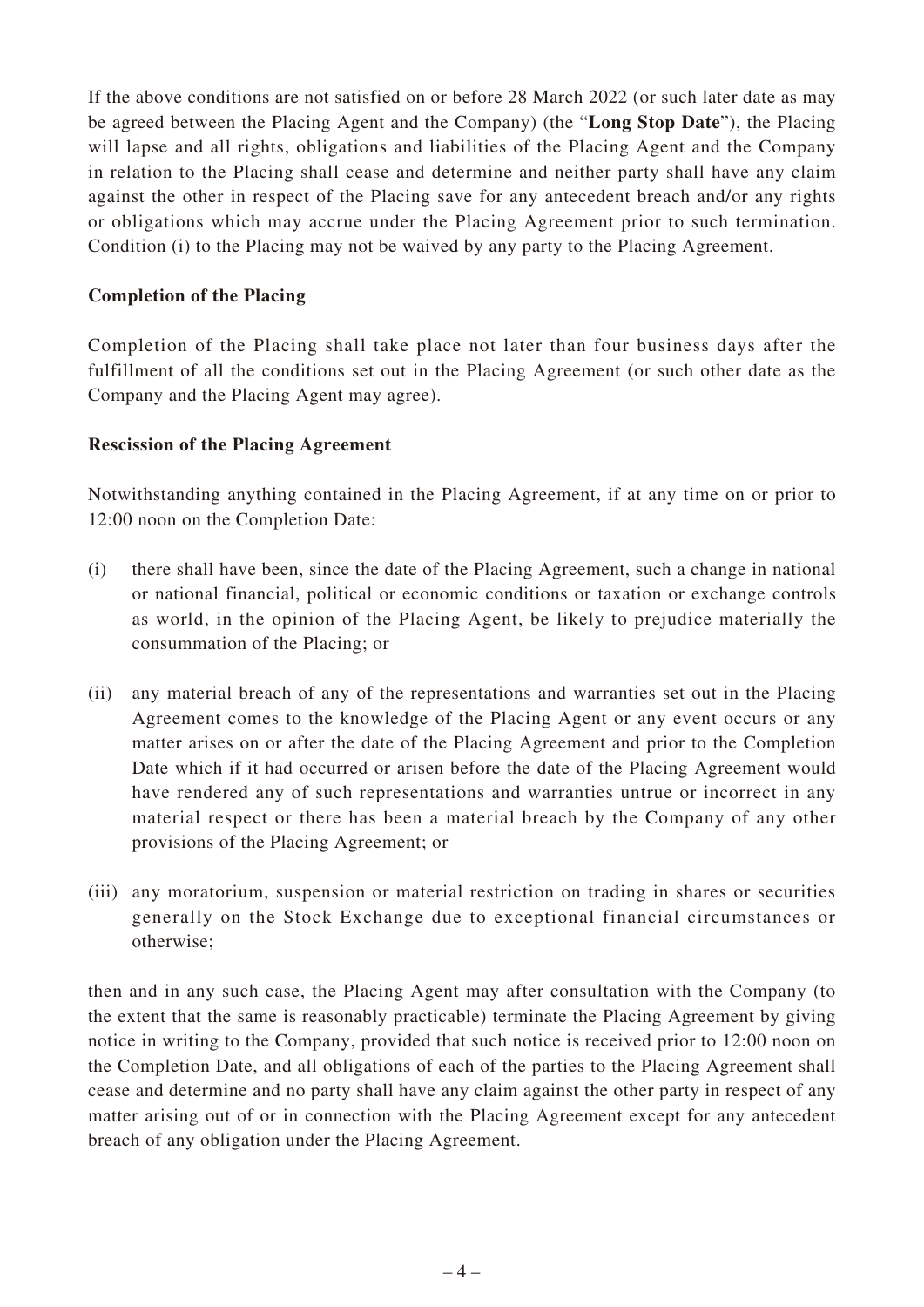## **Ranking of Placing Shares**

The Placing Shares, when issued and fully paid, will rank *pari passu* among themselves and with Shares in issue at the time of issue and allotment of the Placing Shares.

#### **Application for listing**

Application will be made to the Stock Exchange for approval for the listing of and permission to deal in the Placing Shares.

## **GENERAL MANDATE**

The Placing is not subject to the Shareholders' approval as the Placing Shares will be issued under the General Mandate, which was granted to the Directors pursuant to an ordinary resolution passed by the Shareholders at the annual general meeting of the Company held on 18 June 2021. Pursuant to the General Mandate, the Company was authorized to issue and allot up to 200,000,000 Shares, representing 20% of the number of Shares in issue on the date of passing such resolution. The General Mandate has not been previously utilized prior to the issue of the Placing Shares. As the Placing Shares are to be issued under the General Mandate, the issue of the Placing Shares is not subject to any Shareholders' approval.

## **REASONS FOR THE PLACING AND USE OF PROCEEDS**

The Company is the holding company of the Group. Its subsidiaries are principally engaged in the manufacturing and sales of sofas, sofa covers and other furniture products.

As disclosed in the Company's interim report 2021, the Group recorded loss for the period of RMB42,835,000 during the six months ended 30 June 2021, as a result of which the net assets of the Group decreased from RMB76,743,000 as at 31 December 2020 to RMB26,594,000 as at 30 June 2021. In addition, as at 30 June 2021, the Group had total liabilities of RMB808,023,000 of which RMB594,254,000 were current liabilities. The Board considers that it is desirable for the Group to enter into the Placing with the view to strengthening the Group's financial position and reducing its debt level.

The terms of the Placing Agreement (including the Placing Price and the placing commission) were determined after arm's length negotiations between the Company and the Placing Agent. The Directors (including the independent non-executive Directors) consider that the terms of the Placing Agreement (including the Placing Price and the placing commission) are on normal commercial terms, fair and reasonable and in the interests of the Company and the Shareholders as a whole.

Assuming the Placing Shares are fully placed, the gross and net proceeds from the Placing will be approximately HK\$24 million and HK\$23.71 million, respectively. The Company intends to use such net proceeds to repay debts and replenish the working capital of the Group. Assuming the Placing Shares are fully placed, the net placing price will be approximately HK\$0.119 per Placing Share.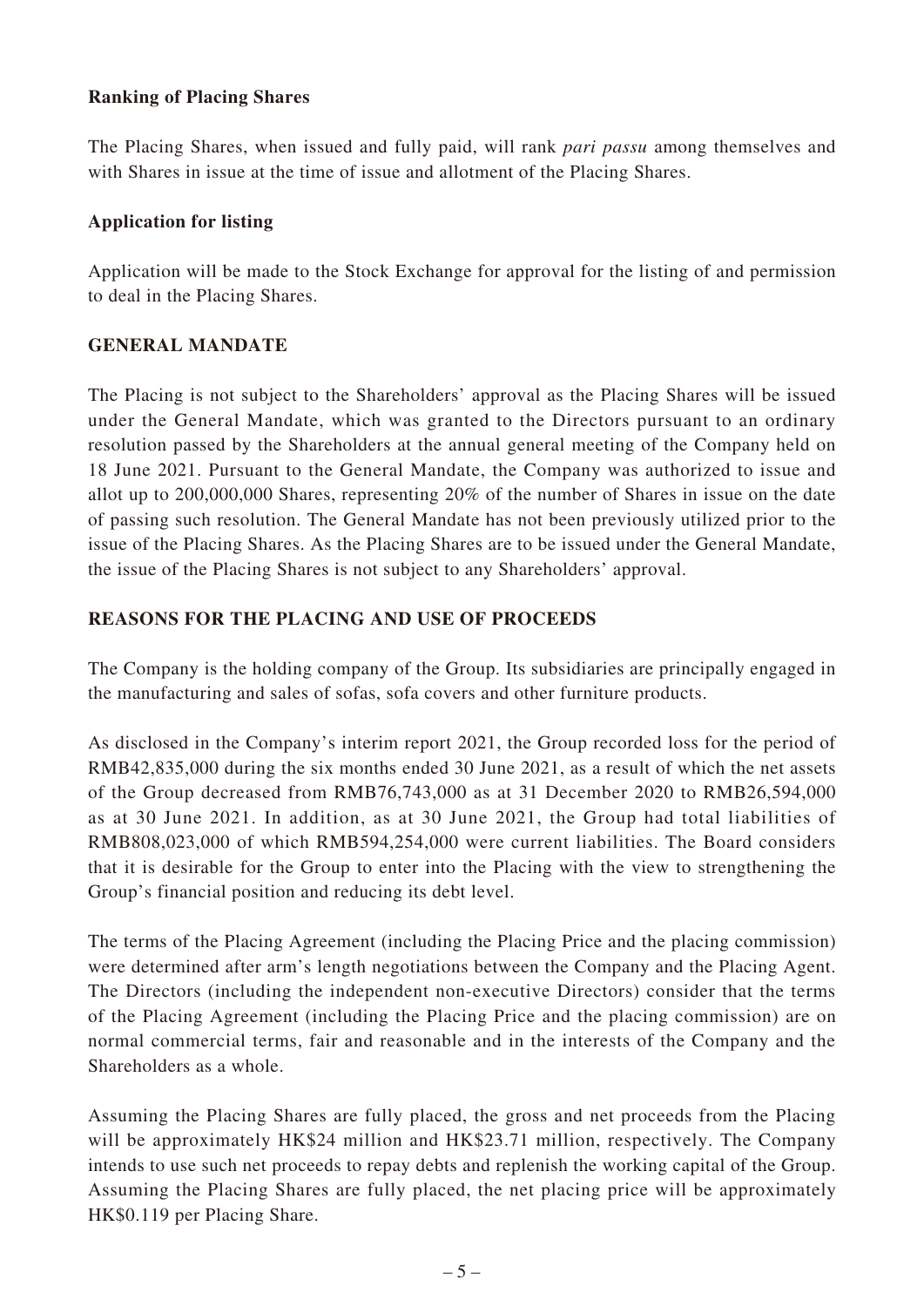## **EQUITY FUND RAISING ACTIVITY DURING THE PAST TWELVE MONTHS**

The Company has not conducted any equity fund raising activities in the twelve months immediately prior to the date of this announcement.

## **EFFECTS ON SHAREHOLDING STRUCTURE OF THE COMPANY**

The table below illustrates the shareholding structure of the Company (i) as at the date of this announcement; and (ii) immediately after the completion of the Placing (assuming the Placing Shares were placed in full and assuming there is no other change in the issued share capital of the Company between the date of this announcement and the Completion Date):

|                           | As at the date of<br>this announcement |        | <b>Immediately</b> upon<br>completion of the Placing |        |
|---------------------------|----------------------------------------|--------|------------------------------------------------------|--------|
|                           | No. of Shares                          | $\%$   | No. of Shares                                        | $\%$   |
| Morris Capital (Note 1)   | 666,500,000                            | 66.65  | 666,500,000                                          | 55.54  |
| Other public shareholders | 333,500,000                            | 33.35  | 333,500,000                                          | 27.79  |
| Placees                   |                                        |        | 200,000,000                                          | 16.67  |
| Total                     | 1,000,000,000                          | 100.00 | 1,200,000,000                                        | 100.00 |

*Note:*

1. As at the date of this announcement, based on disclosure of interest filings, Morris Capital Limited ("**Morris Capital**") is beneficially owned as to 85% by Mr. Zou Gebing (an executive Director, the chief executive officer and the chairman of the Company) and 15% by his spouse, Ms. Wu Xiangfei.

**Shareholders and potential investors of the Shares should note that the Placing is subject to the fulfillment of the conditions precedent to completion of the Placing and may or may not proceed. Shareholders and potential investors are advised to exercise caution when dealing in the Shares.**

#### **DEFINITIONS**

The following terms have the following meanings in this announcement unless the context otherwise requires:

| "associate(s)" | having the meaning ascribed thereto under the Listing Rules                                                                                                                                          |
|----------------|------------------------------------------------------------------------------------------------------------------------------------------------------------------------------------------------------|
| "Board"        | the board of Directors                                                                                                                                                                               |
| "Company"      | Morris Home Holdings Limited, a company incorporated in<br>the Cayman Islands with limited liability and whose Shares<br>are listed on the Main Board of the Stock Exchange with stock<br>code: 1575 |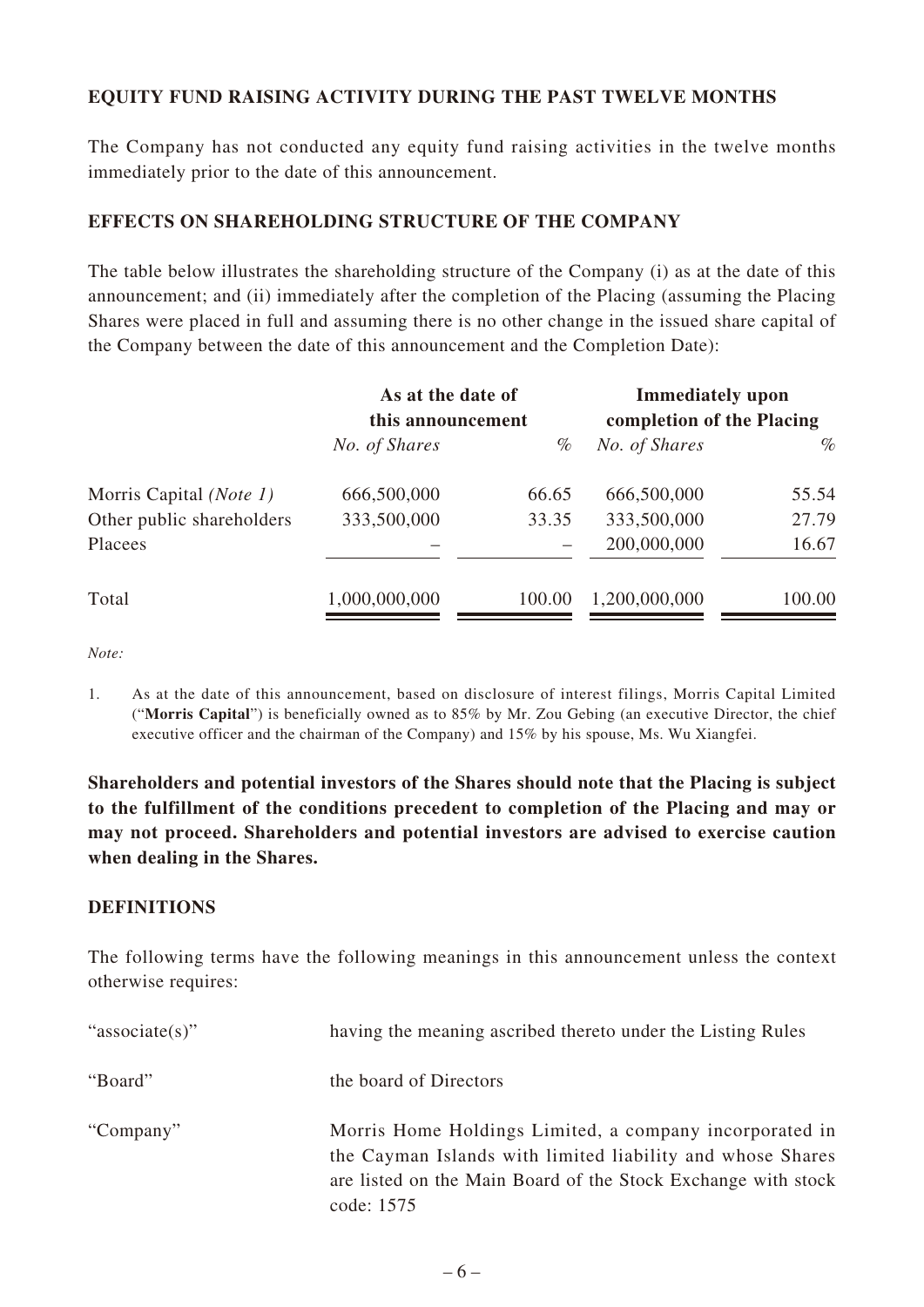| "Completion"          | the completion of the Placing                                                                                                                                                                                                                                                                              |
|-----------------------|------------------------------------------------------------------------------------------------------------------------------------------------------------------------------------------------------------------------------------------------------------------------------------------------------------|
| "Completion Date"     | the date of the Completion                                                                                                                                                                                                                                                                                 |
| "connected person(s)" | having the meaning ascribed thereto under the Listing Rules                                                                                                                                                                                                                                                |
| "Directors"           | directors of the Company                                                                                                                                                                                                                                                                                   |
| "General Mandate"     | the general mandate which was granted to the Directors<br>pursuant to an ordinary resolution passed at the Company's<br>annual general meeting on 18 June 2021 to issue and allot up to<br>200,000,000 Shares, representing 20% of the number of Shares<br>in issue on the date of passing such resolution |
| "Group"               | the Company and its subsidiaries from time to time                                                                                                                                                                                                                                                         |
| "HK\$"                | Hong Kong dollars, the lawful currency of Hong Kong                                                                                                                                                                                                                                                        |
| "Hong Kong"           | the Hong Kong Special Administrative Region of the People's<br>Republic of China                                                                                                                                                                                                                           |
| "Listing Rules"       | the Rules Governing the Listing of Securities on the Stock<br>Exchange                                                                                                                                                                                                                                     |
| "Placee(s)"           | any person(s) or entity(ies) procured by the Placing Agent or its<br>sub-placing agent(s) to subscribe for any of the Placing Shares<br>under the Placing                                                                                                                                                  |
| "Placing"             | the best-effort placing of up to 200,000,000 Placing Shares on<br>the terms and subject to the conditions set out in the Placing<br>Agreement                                                                                                                                                              |
| "Placing Agent"       | Silverbricks Securities Company Limited, a licensed corporation<br>to carry on business in Type 1 (dealing in securities), Type 2<br>(dealing in futures contracts) and Type 6 (advising on corporate<br>finance) regulated activities under the SFO                                                       |
| "Placing Agreement"   | the agreement entered into between the Placing Agent and the<br>Company dated 25 February 2022 in relation to Placing                                                                                                                                                                                      |
| "Placing Price"       | HK\$0.12 per Placing Share                                                                                                                                                                                                                                                                                 |
| "Placing Shares"      | a maximum of 200,000,000 Shares to be placed under the<br>Placing                                                                                                                                                                                                                                          |